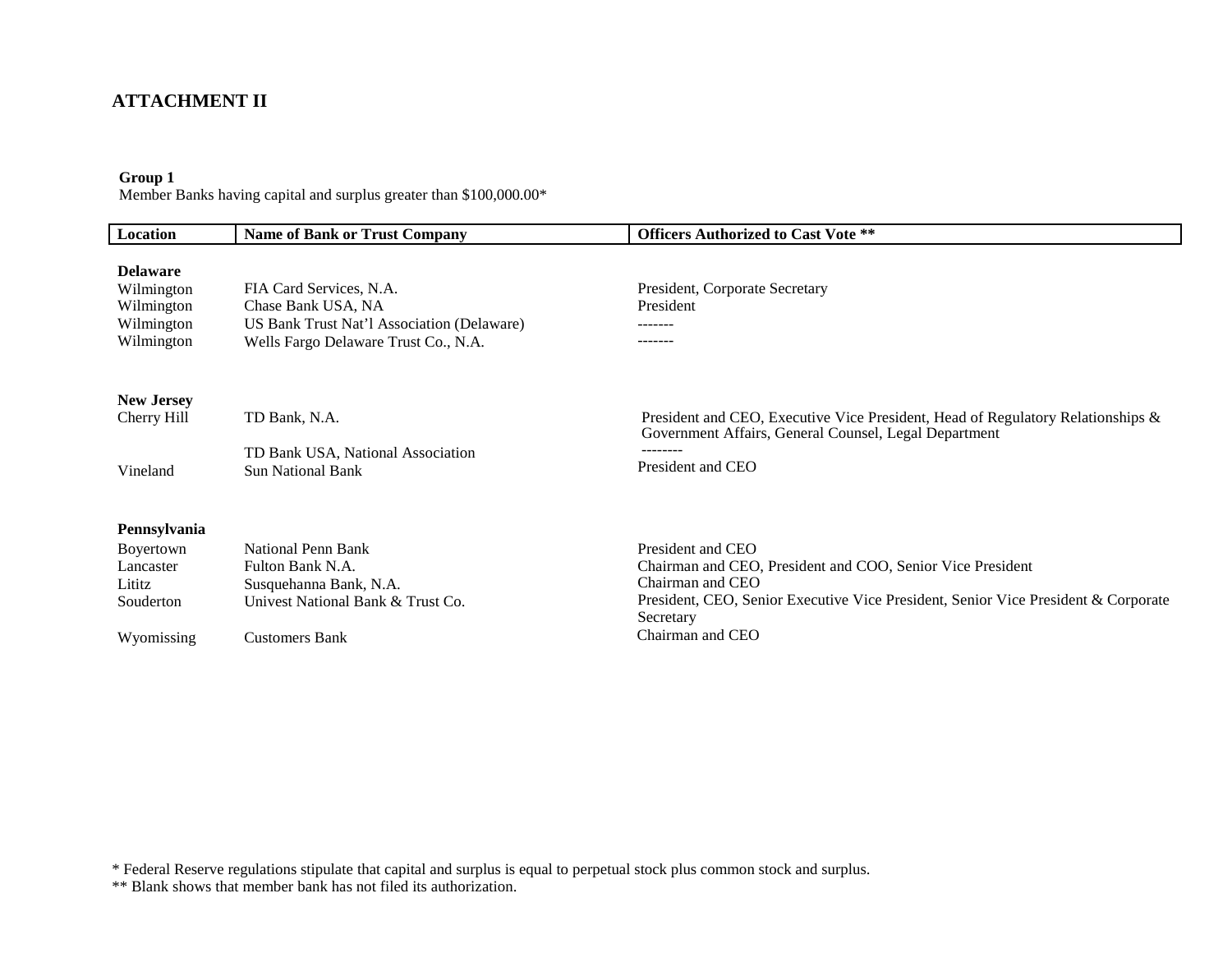## **Group 2** Member Banks having capital and surplus of \$10,000,000 but less than \$100,000,000\*

| Location                                               | <b>Name of Bank or Trust Company</b>                                                               | <b>Officers Authorized to Cast Vote **</b>                                     |
|--------------------------------------------------------|----------------------------------------------------------------------------------------------------|--------------------------------------------------------------------------------|
|                                                        |                                                                                                    |                                                                                |
| <b>Delaware</b><br>Wilmington<br>Wilmington<br>Wyoming | HSBC Trust Company Delaware, N.A.<br>UBS Trust Company, N.A.<br>The First National Bank of Wyoming | -----<br>Chairman, CEO, President<br>President                                 |
| <b>New Jersey</b>                                      |                                                                                                    |                                                                                |
| Hamilton                                               | Grand Bank, N.A.                                                                                   | President, CEO                                                                 |
| Jersey City                                            | Goldman Sachs Trust Co., N.A.                                                                      | <b>CEO</b>                                                                     |
|                                                        |                                                                                                    |                                                                                |
| Pennsylvania<br>Allentown                              | American Bank                                                                                      | ---------                                                                      |
| Bryn Mawr                                              | The Bryn Mawr Trust Company                                                                        | Chairman and CEO                                                               |
| Camp Hill                                              | <b>Atlantic Community Bankers</b>                                                                  | President and CEO                                                              |
| <b>Chester Springs</b>                                 | Conestoga Bank                                                                                     | Chairman, President and CEO                                                    |
| Downingtown                                            | <b>DNB</b> First                                                                                   | Chairman, CEO, President & Chief Risk Officer, CFO                             |
| Doylestown                                             | <b>Monument Bank</b>                                                                               | President and CEO                                                              |
| Dunmore                                                | <b>First National Community Bank</b>                                                               | President, COO, CFO                                                            |
| Fredericksburg                                         | First National Bank of Fredericksburg                                                              | -----                                                                          |
| Johnstown                                              | <b>Amerisery Financial</b>                                                                         | President and CEO                                                              |
| Lancaster                                              | FNB Bank, N.A.                                                                                     | CEO, President, COO, Executive Vice President, Senior Vice President           |
| Lancaster                                              | Lafayette Ambassador Bank                                                                          | Chairman, CEO, President, COO, Executive Vice President, Senior Vice President |
| Landisburg                                             | The Bank of Landisburg                                                                             | President, CEO, Chief Administrative Officer                                   |
| Philadelphia                                           | The Glenmede Trust Co., N.A.                                                                       | Treasurer, COO                                                                 |
| Pittson                                                | Landmark Community Bank                                                                            | President, CEO, Senior Vice President                                          |
| Shippensburg                                           | Orrstown Bank                                                                                      | President and CEO                                                              |
| <b>Valley Forge</b>                                    | <b>Vanguard National Trust Company</b>                                                             | Secretary, Assistant Secretary, Principal Officer                              |
| Villanova                                              | <b>Eagle National Bank</b>                                                                         | <b>Executive Vice President</b>                                                |
| Williamsport                                           | <b>Woodlands Bank</b>                                                                              | President and CEO, VP and CFO                                                  |
|                                                        |                                                                                                    |                                                                                |

<sup>\*</sup> Federal Reserve regulations stipulate that capital and surplus is equal to perpetual stock plus common stock and surplus.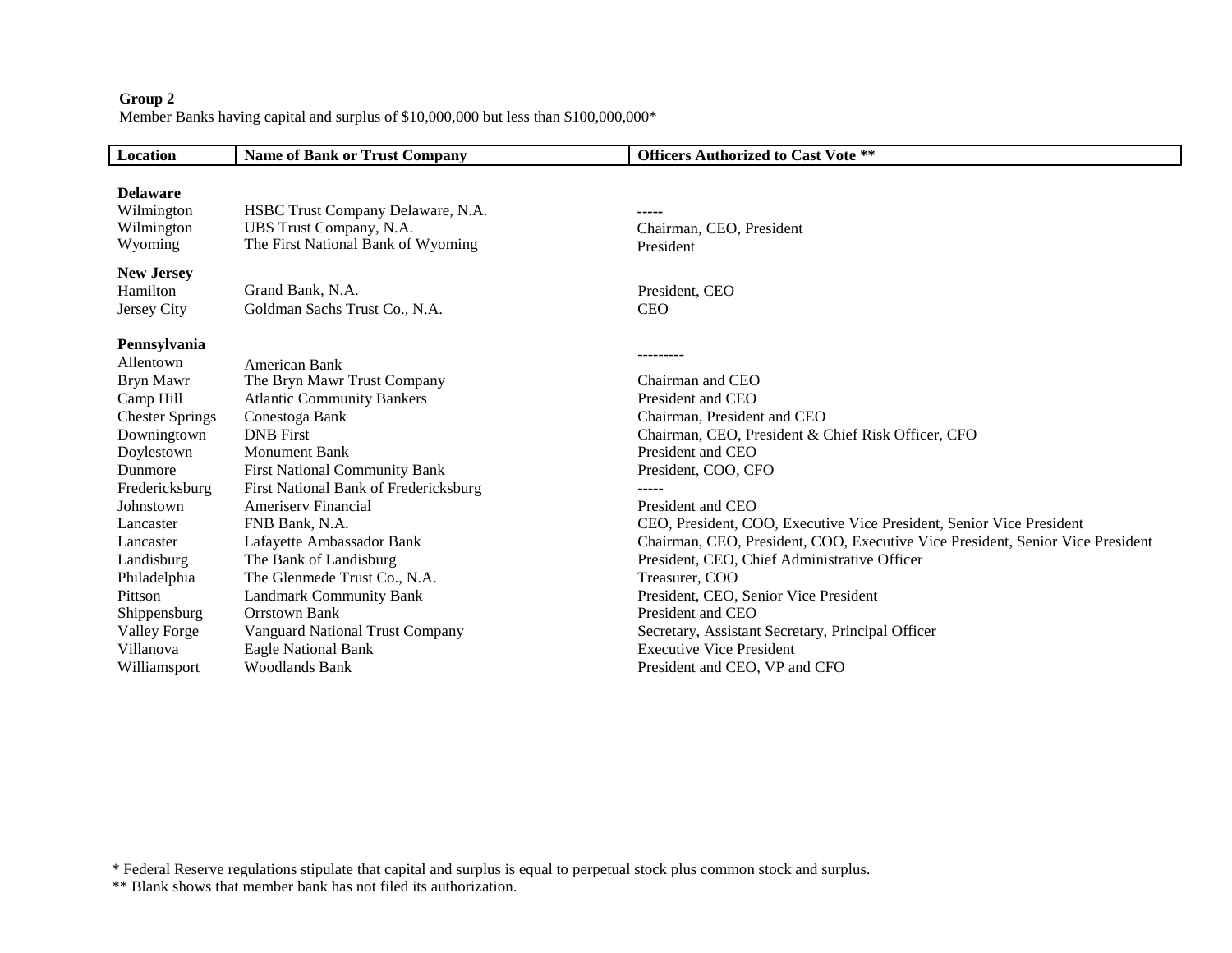## **Group 3** Member Banks having capital and surplus of less than \$10,000,000\*

 $\overline{\phantom{a}}$ 

| Location                      | <b>Name of Bank or Trust Company</b>                 | <b>Officers Authorized to Cast Vote **</b>                                         |
|-------------------------------|------------------------------------------------------|------------------------------------------------------------------------------------|
|                               |                                                      |                                                                                    |
| <b>Delaware</b><br>New Castle | Citicorp Trust Delaware, N.A.                        | President, Vice President                                                          |
| Wilmington                    | Barclays Wealth Trustees US, N.A.                    | $\cdots$                                                                           |
| Wilmington                    | Brown Brothers Harriman Trust Company                | President                                                                          |
| Wilmington                    | Key National Trust of Delaware                       | -----                                                                              |
| Wilmington                    | Neuberger Berman Trust Co. Delaware N.A.             | -----                                                                              |
|                               |                                                      |                                                                                    |
| <b>New Jersey</b>             |                                                      |                                                                                    |
| Absecon                       | The First National Bank of Absecon                   | President and COO, Executive Vice President, Senior Vice President, Vice President |
| Elmer                         | The First National Bank of Elmer                     | Executive Vice President/CEO, Senior Vice President/COO and CFO                    |
| Newfield                      | <b>Newfield National Bank</b>                        | President and CEO                                                                  |
| Pennsville                    | <b>Pennsville National Bank</b>                      | $\frac{1}{2}$                                                                      |
| Woodbridge                    | Bessemer Trust Company Delaware, N.A.                | ------                                                                             |
|                               |                                                      |                                                                                    |
| Pennsylvania                  |                                                      |                                                                                    |
| Easton                        | Merchants Bank of Bangor                             | CEO, Executive Vice President                                                      |
| Ephrata                       | The Ephrata National Bank                            | Chairman, President and CEO                                                        |
| Fleetwood                     | Fleetwood Bank                                       | President and CEO                                                                  |
| Honesdale                     | The Honesdale National Bank                          | Chairman, President and CEO, Executive Vice President                              |
| Jim Thorpe                    | Jim Thorpe National Bank                             |                                                                                    |
| Lancaster                     | <b>Swineford National Bank</b>                       | Chairman, President, CEO, Senior Vice President                                    |
| Lilly                         | The First National Bank of Lilly                     | CEO and President                                                                  |
| Liverpool                     | <b>Liverpool Community Bank</b>                      | Chief Executive Officer, Vice President, Senior Lender                             |
| Malvern                       | The National Bank of Malvern                         | President, Chairman, Vice President                                                |
| Mansfield                     | <b>First Citizens Community Bank</b>                 | President and CEO                                                                  |
| Mercersburg                   | First National Bank-Mercersburg, PA                  | President and CEO                                                                  |
| Mifflintown                   | First National Bank-Mifflintown, PA                  | President and CEO                                                                  |
| Minersville                   | First National Bank-Minersville, PA                  | President and CEO, Vice President and CFO, Information Technology Officer          |
| <b>Neffs</b>                  | <b>Neffs National Bank</b>                           | President, Executive Vice President                                                |
| New Tripoli                   | New Tripoli Bank                                     | President and CEO                                                                  |
| Newtown                       | The First National Bank and Trust Company of Newtown | President and CEO                                                                  |
| Northumberland                | The Northumberland National Bank                     | Chairman, President                                                                |
| Palmerton                     | The First Northern Bank and Trust                    | President, CEO, Executive Vice President                                           |
| Philadelphia                  | Asian Bank                                           | President and CEO                                                                  |

\* Federal Reserve regulations stipulate that capital and surplus is equal to perpetual stock plus common stock and surplus.